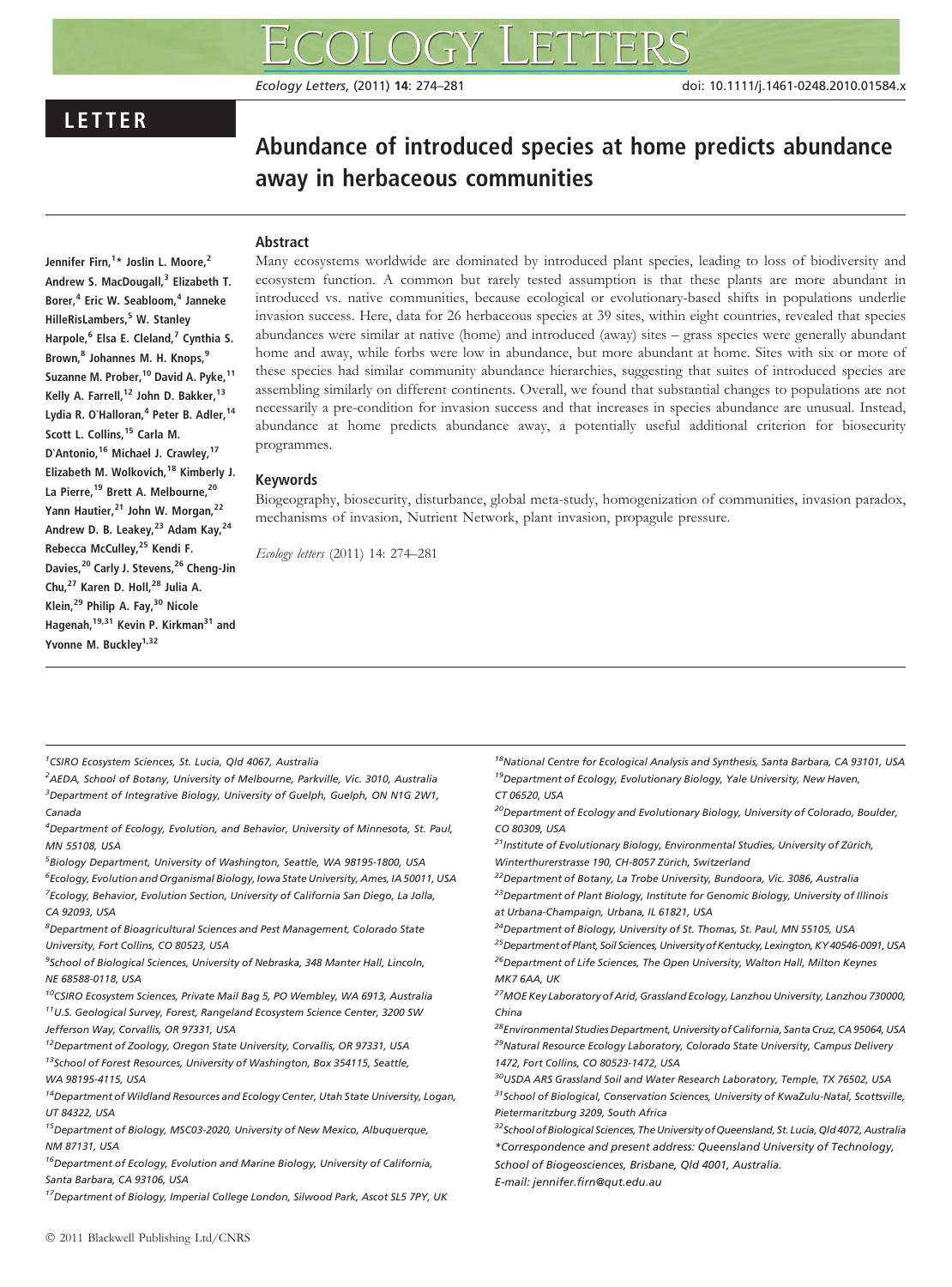#### INTRODUCTION

As non-native plants, particularly invasive species, have come to dominate large tracts of land, it is widely assumed that they are more abundant at sites in their introduced (away) vs. native (home) range (Hierro et al. 2005; Qian & Ricklefs 2006; van Kleunen et al. 2010; Williams et al. 2010). This 'abundance assumption' is based on the potential changes in the ecological or evolutionary dynamics of populations during the invasion process which may confer an advantage to non-native species in their new ranges (Mitchell et al. 2006). For example, the enemy release hypothesis posits that higher abundance in the away range occurs due to release from specialist enemies, whereas native species are susceptible to a variety of controlling factors (enemy release hypothesis; Keane & Crawley 2002). The evolution of increased competitive ability (Blossey & Notzold 1995) and novel weapons hypotheses (Callaway & Aschehoug 2000) also imply high abundance in the away range due to differences in traits between ranges (increased competitive ability) or differences in the ecological context in which those traits are expressed (novel weapons). Such traits are presumed to be less effective in the native range due to coevolved interactions with competitors and natural enemies. Trait advantages may also develop in the introduced range through ploidy increases or hybridization (Gaskin & Schaal 2002). Regardless of the specific mechanisms, non-native species are often predicted to reach higher abundances in their new ranges, despite lacking evolutionary familiarity with local conditions and small founder populations (i.e. the 'invasion paradox'; Sax & Brown 2000; Rout & Callaway 2009).

Testing the 'abundance assumption' using standardized data at home and away sites has thus far focused on a small number of species known to be highly abundant in their away range (see Hinz & Schwarzlander 2004 for summary; e.g. Centaurea solstistialis, Hierro et al. 2005 and; Cynoglossum officinale, Williams et al. 2010). Given the comparatively large number of naturalized species found globally, however, it is unclear whether these studies capture general abundance patterns for introduced plant species (van Kleunen et al. 2010; Williams et al. 2010) or rather reflect unusual, but important, exceptions. An alternative but largely untested scenario is that levels of abundance are similar at sites home and away for most species

(Qian & Ricklefs 2006; La Sorte et al. 2007; La Sorte & Pysek 2009). This could occur because away communities may be regulated by processes closely resembling those at home, particularly because of the strong interaction between invasion success and human disturbance (La Sorte et al. 2007; HilleRisLambers et al. 2010). Abundances may also be similar home and away because of physiological or morphological traits of a species that conserves its hierarchy within a community (Baker 1964; Rejmanek & Richardson 1996). If disturbances or environmental conditions between distant sites are similar, and characteristically dominant species are introduced, then these species may thrive similarly in their introduced range. Furthermore, if introductions also include large numbers of co-occurring, dominant and subdominant species, as can occur in agronomic systems, it is even conceivable that similar communities may develop home and away.

To test the 'abundance assumption', we compared the levels of abundance for 26 species at 39 herbaceous dominated communities located mainly within New Zealand, Switzerland, USA and the United Kingdom, but also within Australia, Canada, China and Germany (Fig. 1). Sites were selected without specific criteria for species presences or abundances, thereby capturing species with a range of local population sizes. We used these data to: (1) test the assumption that plant species are more abundant at sites away than at home and (2) determine whether community composition and relative abundance are similar home and away, given that many of the planet's herbaceous communities including grasslands have undergone comparable degrees of human transformation in terms of disturbance and species introductions (Ceballos et al. 2010; Henwood 2010).

#### METHODS

#### Study sites

All sites are part of the Nutrient Network (http://nutnet.umn.edu/), a cooperative global experiment consisting of 51 sites dominated by herbaceous species, of which 39 are included in this study (Fig. 1; Table S1). In the Nutrient Network study, population, community and ecosystem-scale vegetation data, including species-specific distribution and abundance data, were collected with standardized



Figure 1 Map showing the locations of the 39 Nutrient Network sites included in this study. The reference numbers included in the map correspond to detailed descriptions of the sites shown in Table S1 including habitat type, rainfall and mean summer and winter temperatures and the reference numbers.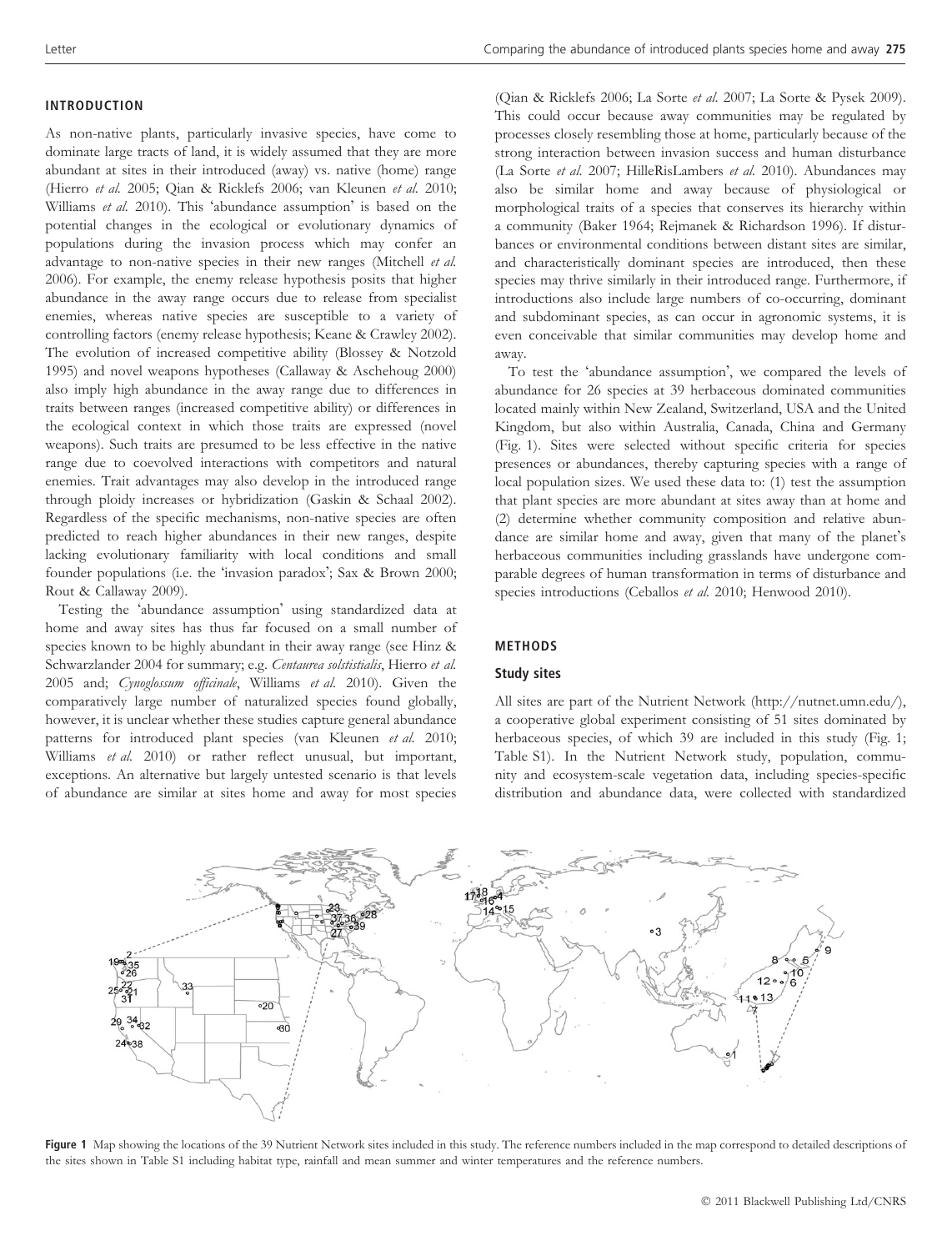protocols. Each site was relatively homogeneous (i.e. no variability in disturbance history), representative of a particular ecosystem (e.g. tallgrass prairie), and at least 0.1 ha in size. Sites occur in both hemispheres, and capture gradients of latitude from  $37^{\circ}$  N to  $54^{\circ}$  S, mean annual precipitation from 250 to 2314 mm  $year^{-1}$  and elevation from 0.5 to 3500 m a.s.l.

The species identified by the principal investigators at each site were classified as native or introduced by the local researchers. Within the 51 Nutrient Network sites, we searched for plant species recorded at sites both home and away and identified 12 grass and 14 forb species from 39 sites (Table 1 and see Table S2 for a detailed description of the sites where each species using number references shown in Fig. 1). To provide a measure of the economic, environmental and social impacts these species have made within introduced countries, we then looked up the official weed status of each of the 26 species. All but three of these 26 species were designated as 'weeds' on government and conservation agency websites relevant to each of the respective countries (Canadian Food Inspection Agency 2008; New Zealand Plant Conservation Network 2010; Thorp 2010; United States Department of Agriculture 2010). Using Weber's reference guide to world environmental weeds, we found that 16 of the 26 species are considered naturalized species with 10 of these also considered invasive (Table 1; Weber 2005). There was uncertainty regarding the pan-global origins of some species (i.e. Festuca rubra, Poa pratensis and Achillea millefolium are variously classified as native or introduced in North America). Where this uncertainty arose, principal investigators reviewed the origins of these species in their local area to determine

Table 1 List of the 26 study species sampled at sites both home and away

whether the local populations were in their native or introduced ranges.

#### Experimental design

Sites were selected randomly with regard to the abundances of the 26 study species, and sampling followed a standardized protocol. The majority of sites (35 of the 39) established three replicate blocks, which were divided into ten-25  $m^2$  plots (see Table S1 as some sites established more than 30 plots). Aerial cover of each species was visually estimated using a modified Daubenmire method (Daubenmire 1959), where cover was estimated to the nearest  $1\%$  within one-1 m<sup>2</sup> sub-plot in each plot. At the nine New Zealand sites, cover estimates (using the method described above) were made for 30-1  $m<sup>2</sup>$  quadrats chosen from an area of between 90 and 120  $m<sup>2</sup>$  using stratified sampling.

#### Data analyses

To analyse differences in the cover of the 26 study species, we developed a Linear Mixed Effects Model (LMEM) using R 2.11.1 (R Foundation for Statistical Computing; R package nlme, Vienna, Austria). We first calculated relative cover for each plot, i.e. the cover of each study species relative to the sum of cover for all species per plot. We arc-sine transformed the relative cover values and then modelled cover of the study species as a function of provenance (introduced or native), and life-form (grass or forb species) with a

| Species                  | Family          | Life-form | Life-history    | $\#$ of sites (away)                                       | # of sites (home)                      |
|--------------------------|-----------------|-----------|-----------------|------------------------------------------------------------|----------------------------------------|
| Achillea millefolium     | Asteraceae      | Forb      | Perennial       | $6$ (NZ $\dagger$ )                                        | $10 \text{ (US}^{\dagger}, \text{SW})$ |
| *Agrostis capillaris     | Poaceae         | Graminoid | Perennial       | 8 (NZ†, US††)                                              | 5 (DE, SW, UK)                         |
| *Agrostis stolonifera    | Poaceae         | Graminoid | Perennial       | 4 (NZ <sup>†</sup> , US <sup>†</sup> )                     | $1$ (CN)                               |
| Alopecurus pratensis     | Poaceae         | Graminoid | Perennial       | 2 (CA††, US††)                                             | 2(SW, UK)                              |
| *Anthoxanthum odoratum   | Poaceae         | Graminoid | Perennial       | 11 (CA <sup>†</sup> , NZ <sup>†</sup> , US <sup>††</sup> ) | 4 (SW, UK)                             |
| *Arrhenatherum elatius   | Poaceae         | Graminoid | Perennial       | $1$ (US $\dagger$ )                                        | $2$ (UK)                               |
| Bellis perennis          | Asteraceae      | Forb      | Perennial       | $4$ (CA <sub>†</sub> , NZ <sup>††</sup> )                  | $1$ (SW)                               |
| Cerastium fontanum       | Caryophyllaceae | Forb      | Perennial       | 7(NZ)                                                      | $4$ (SW, UK)                           |
| *Cirsium arvense         | Asteraceae      | Forb      | Perennial       | $8$ (NZ $\ddagger$ , US $\ddagger$ )                       | $3$ (UK $\dagger$ )                    |
| *Cirsium vulgare         | Asteraceae      | Forb      | Annual/Biennial | 11 $(CA†, NZ†, US†)$                                       | $3$ (UK $\dagger$ )                    |
| *Dactylis glomerata      | Poaceae         | Graminoid | Perennial       | 11 (NZ†, US†)                                              | 3 (SW, UK)                             |
| Festuca rubra            | Poaceae         | Graminoid | Perennial       | 7 (CA††, NZ†, US††)                                        | 3 (SW,UK)                              |
| *Hieracium pilosella     | Asteraceae      | Forb      | Perennial       | 5 (NZ <sup>†</sup> )                                       | 1(SW)                                  |
| Holcus lanatus           | Poaceae         | Graminoid | Perennial       | 12 ( $NZ$ †, US†)                                          | 4 (DE, UK, SW)                         |
| Lolium perenne           | Poaceae         | Graminoid | Perennial       | 8 (NZ <sup>†</sup> )                                       | $1$ (SW)                               |
| Myosotis discolor        | Boraginaceae    | Forb      | Annual          | $5$ (CA <sup>††</sup> , US <sup>††</sup> )                 | $1$ (UK)                               |
| Phleum pratense          | Poaceae         | Graminoid | Perennial       | 7 (NZ††, US†)                                              | 1(SW)                                  |
| Plantago lanceolata      | Plantaginaceae  | Forb      | Perennial       | 15 (CA <sup>†</sup> , NZ††, US†)                           | 1(SW)                                  |
| *Poa pratensis           | Poaceae         | Graminoid | Perennial       | 17 (CA <sup>†</sup> , NZ <sup>†</sup> , US <sup>†</sup> )  | 6 (CN, SW, UK)                         |
| Poa trivialis            | Poaceae         | Graminoid | Perennial       | $2 (NZ\dagger\dagger)$                                     | 1 (SW)                                 |
| Prunella vulgaris        | Lamiaceae       | Forb      | Perennial       | 8 (NZ††, US†)                                              | $2$ (SW, UK)                           |
| Ranunculus repens        | Ranunculaceae   | Forb      | Perennial       | 3(NZ <sup>†</sup> )                                        | 2 (UK)                                 |
| <i>*Rumex acetosella</i> | Polygonaceae    | Forb      | Perennial       | 13 (AU†, NZ††, US†)                                        | $2$ (UK)                               |
| Taraxacum officinale     | Asteraceae      | Forb      | Perennial       | 14 (CA <sup>†</sup> , NZ <sup>†</sup> , US <sup>†</sup> )  | $1$ (SW)                               |
| Trifolium pratense       | Fabaceae        | Forb      | Perennial       | 3 (NZ††, US††)                                             | $3$ (SW, UK)                           |
| Trifolium repens         | Fabaceae        | Forb      | Perennial       | 7 (NZ†, US†)                                               | 4 (SW, UK)                             |

The species in bold are identified as naturalized, with a \* indicating the species is also listed as invasive by Weber (2005);  $\dagger$  indicates a declared weed species; and  $\dagger\dagger$  indicates not a listed weed species in the respective country. The sources used to determine weed status in each country are listed next to each of the following country acronyms: AU, Australia (Thorp 2010); CA, Canada (Canadian Food Inspection Agency 2008); CN, China; DE, Germany; NZ, New Zealand (New Zealand Plant Conservation Network 2010); SW, Switzerland; UK, United Kingdom; US, United States (United States Department of Agriculture 2010).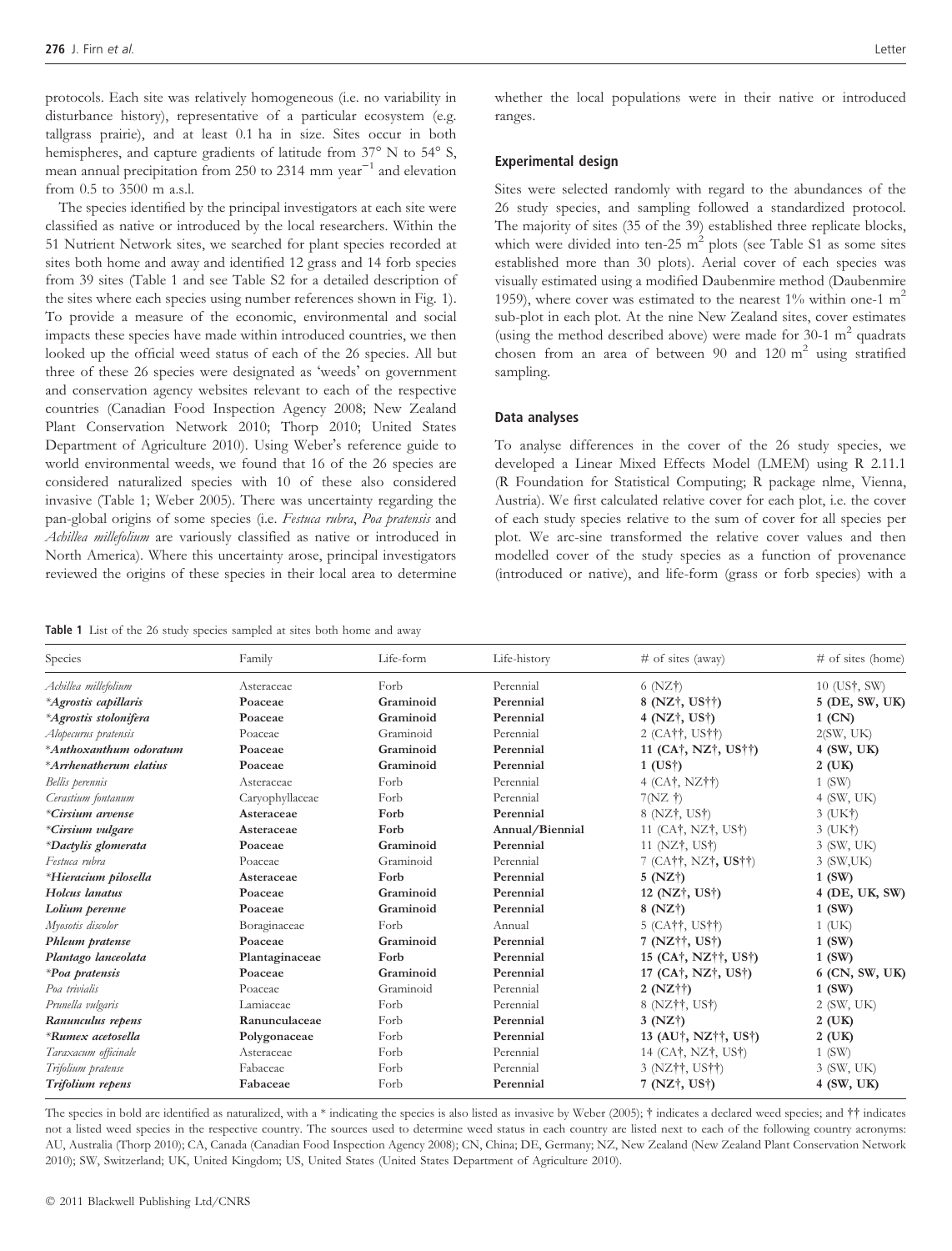random effects structure of species/site/plot. To maintain the assumption of within-group homoscedasticity, we used the weights function, varIdent, to create a constant variance function structure for grass and forb species (Pinheiro & Bates 2000). The best-fit and simplest model was found by removing explanatory variables one at a time from the complete model and the simpler models were compared with the more complex model using a likelihood ratio test (information-theoretic model selection techniques were also used and gave similar qualitative results, see Table S3). Maximum likelihood was used when comparing nested models to simplify the model for fixed effects (Pinheiro & Bates 2000; Ives & Zhu 2006). We used diagnostic plots to check model assumptions (Pinheiro & Bates 2000); there was no evidence of correlation of observations within groups and we assumed that within group errors were normally distributed.

Because species abundance can be described using different measures, we also compared the localized dominance or patchiness (mean maximum cover per plot, also arc-sine transformed and hereafter localized dominance), and the commonness of species (percentage of plots where the species were found, hereafter commonness) between ranges. To distinguish between levels of commonness, we plotted the commonness of each species at home sites vs. the commonness at away sites and we separated this plot into four quadrants at 50% (Fig. 2): A shows species that are more common at away sites; B shows species that are common at both home and away sites; C shows species that are not common at either home or away sites; and D shows species that are more common at home sites. We counted the number of species within each quadrant and compared expected and observed levels, using an Exact Multinomial Goodness-of-Fit Test (R package EMT), with a distance measure based on probabilities. An EMT estimates how likely it is that an observation should occur given expected or hypothetical probabilities. Here, we used conservative expected probabilities in accordance with the 'abundance assumption' (A 45%, B 45%, C 5%, D 5%). A low P-value suggests that the observed probabilities are not accurately represented by the hypothetical probabilities.

We determined how community composition varied with a Permutational MANOVA (PERMANOVA), using number of study species per site as the single predictor variable and the relative abundance of



Figure 2 Mean relative cover for grass and forb species at sites home and away (± 1 SE). Data have been arc-sine transformed. Black circles show data values and white circles show parameter estimates from the Linear Mixed Effects Model (LMEM).

all species at a site as the response. PERMANOVA allows us to use the full suite of species abundance data to evaluate the community response because it uses similarity distances and permutations to calculate P-values (Anderson 2001), thus relaxing the assumptions associated with a traditional MANOVA. We used 9999 permutations and the Bray–Curtis similarity metric; relative cover data were square root transformed to emphasize both the dominant and medium abundant species as suggested by Clarke & Green (1988). To visualize the multivariate patterns, we performed non-metric multidimensional scaling (nMDS) on the Bray–Curtis distances. Analyses were performed in Primer 6 (Plymouth Routines in Multivariate Ecological Research, Plymouth, UK).

## RESULTS

#### Differences in relative cover home and away

Differences in mean relative cover of the study species were best explained by the LMEM that included the interaction of life-form and provenance (LR<sub>8</sub> = 5.23,  $P < 0.02$ ). These findings suggest that cover differed depending on life-form and provenance (home or away) and that the effect of life-form and provenance together was not additive (Table S3). Mean relative cover for the grass species did not differ between home and away sites, whereas forb species were higher in relative cover at home sites (Fig. 2 and see Table S4 for model coefficients and parameter estimates).

Despite the overall trend of a similar mean relative cover home and away for grasses, individual species showed differences. The perennial grasses Alopecurus pratensis, Lolium perenne, F. rubra and P. pratensis had a higher mean relative cover at away sites; while Agrostis capillaris had a higher mean relative cover at home sites (Fig. 3a and see Figures S2 and S3 for individual maps showing mean relative cover for each species at sites home and away). All other grasses and forbs were low in their mean relative cover with the majority of these species being similar in cover home and away or more abundant at home sites (Fig. 3a inset and see Figures S2–S5). Overall, we found a significant positive rank (Spearman's  $\rho = 0.483$ ,  $P < 0.01$ ) between mean relative cover home and away. We also conducted a t-test on the distances from the 1 to 1 line of equal cover home and away and found these values did not differ significantly between home and away sites ( $t_{50} = 0.35$ ,  $P < 0.80$ ). This result suggests that although mean relative cover values for individual species were found above and below the 1 to 1 line statistically, there was no significant difference in the overall relationship across species.

The same grasses with a high mean relative cover also had a high mean maximum cover per plot, a measure of localized dominance or patchiness (Fig. 3b). The maximum cover of the 14 forbs examined also varied, but only Plantago lanceolata and Bellis perennis were more common at away sites (Fig. 3b). We found only a marginally significant positive correlation between the mean maximum cover home and away (Spearman's  $\rho = 0.379$ ,  $P < 0.07$ ); however, *t*-test results on residuals from the 1 to 1 line were not significantly different between home and away sites ( $t_{50} = 1.33$ ,  $P < 0.20$ ). Ten of the 26 study species were surveyed at just one home or away site (Table 1). We repeated the correlation analyses described above without including these species and found similar overall trends.

We also calculated the percentage of plots where the species was found at sites home and away, a measure of commonness (Fig. 4). If species were more common at away sites then we would have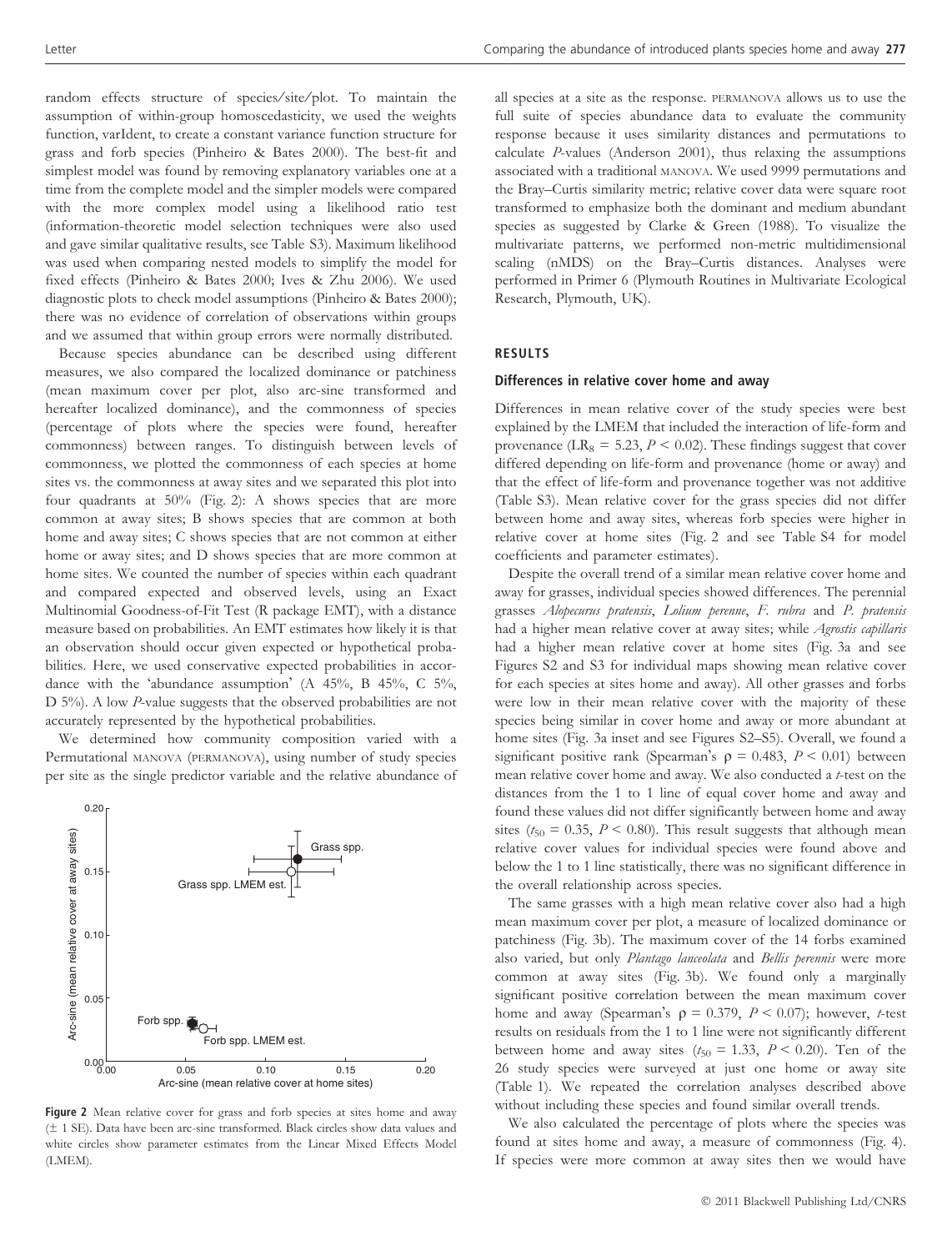

Figure 3 (a) Mean relative cover of species per plot  $(\pm 1 \text{ SE})$ . Data are for the 26 study species (from a potential pool of 39 sites). Black circles show forb species and white circles show grass species; black triangles show forb species and white triangles show grass species labelled as invasive species by Weber (2005). The line shows the 1 : 1 relationship. Inset shows the mean relative cover for grass and forb species not distinguishable in the larger figure because of their low cover with the same 1 : 1 relationship. (b) Mean relative maximum cover of species per plot  $(\pm 1 \text{ SE})$ . Black circles show forb species and white circles show grass species; black triangles show forb species and white triangles show grass species labelled as world invasive species by Weber (2005). The line shows a 1 : 1 relationship.

expected the majority of species to be found in quadrant A of Fig. 4. The quadrants were, however, occupied non-randomly (EMT, using the counts of species found in each quadrant and conservative expected probabilities based on the 'abundance' assumption;  $P < 0.002$ ), but not as predicted. Instead, most grass species (9 of 12) were found in quadrant B, indicating they are common at sites both home and away (Fig. 4). Three forbs were found in quadrant B and three forbs found in quadrant C. Plantago lanceolata and B. perennis were the only forbs found in quadrant A. The remaining five forb species were more common at home sites (quadrant D). Additionally, while there appeared to be a strong linear relationship between native and introduced plot occupancy when occupancy was  $\leq 50\%$  (all forbs), there was high variation when occupancy was  $> 50\%$  (Fig. 4), suggesting that commonness in the home range provides little power to predict a species' commonness in an introduced site. The 10 species identified as world invasive species in Weber (2005) (highlighted in



Figure 4 The percentage of plots (%) occupied by each species (26 species) at introduced and native sites (from a potential pool of 39 sites) or commonness of species at a site. Black circles show forb species and white circles show grass species; black triangles show forb species and white triangles show grass species labelled as invasive species by Weber (2005). Quadrant A shows species that are more common at away sites; quadrant B shows species that are common at both home and away sites; quadrant C shows species that are not common at both home and away sites; and quadrant D shows species that are common at home sites.



Figure 5 Non-metric multidimensional scaling plots for each of the 39 sites using species relative cover as the basis and Bray–Curtis similarity index. The data were square root transformed to remove the bias towards rare species and the axes are equally scaled. The symbols represent the countries in which each site was located. The labels next to the symbols indicate whether the site contains study species in their native (home) and/or introduced (away) range: H&A, site contains both home and away study species, A, site contains away study species, and H, site contains home study species. Symbol colours represent the number of study species found at each site. 2D stress level: 0.17.

Figs 3 and 4), did not consistently have higher relative cover than others at the plot scale; however, five of ten species (four grass spp. and one forb) were common in both home and away sites (quadrant B, Fig. 4).

#### Community level similarity

Community similarity increased with the number of study species present (Fig. 5 PERMANOVA:  $F_{1,36} = 1.13$ ,  $P < 0.055$ , see also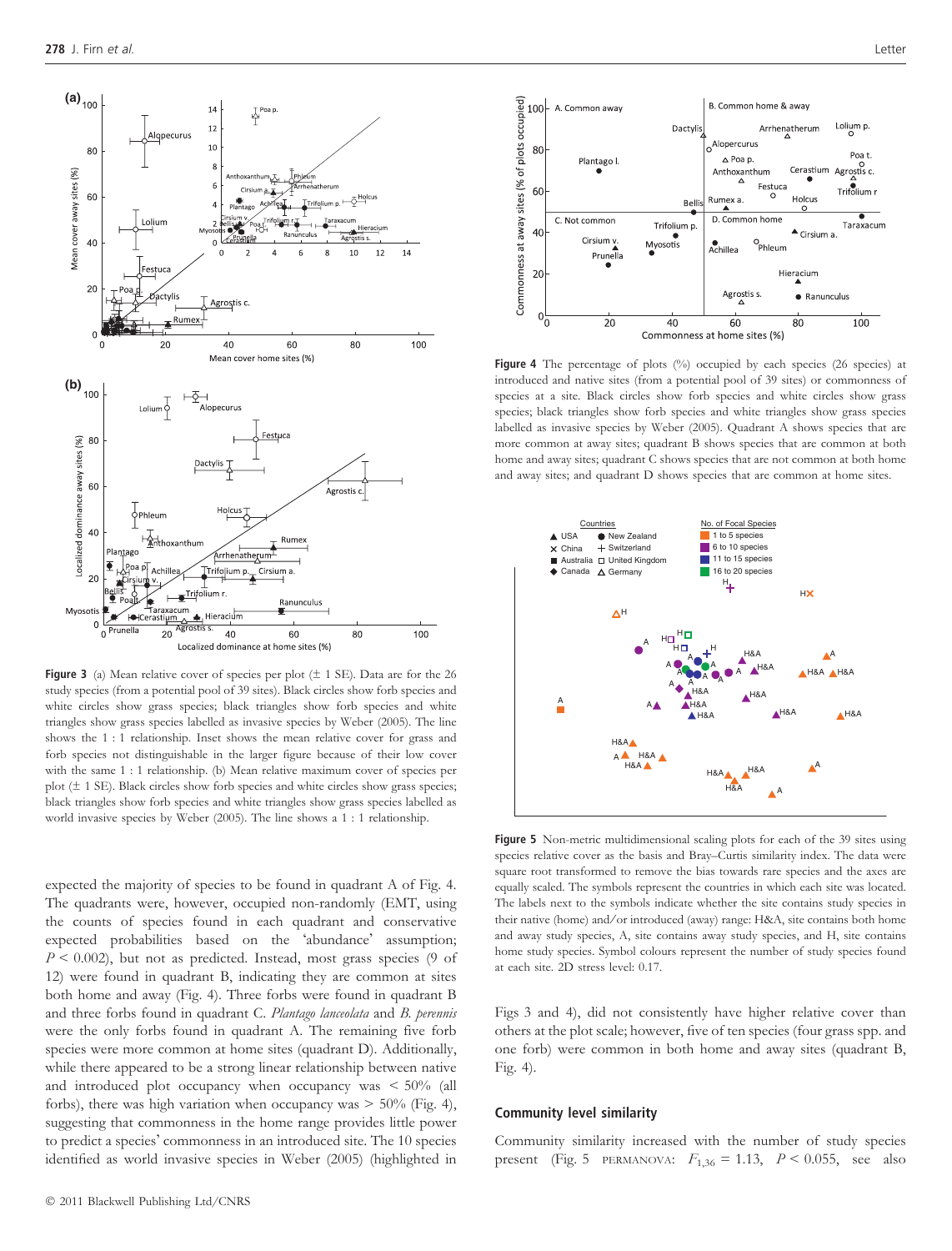Figure S1 for the relationship between average similarity and the number of study species at a site); while sites with  $\leq 5$  study species varied in their species composition and relative cover, sites with > 5 species, and especially those with  $> 10$ , showed highly similar communities even when sites were geographically distant (Fig. 5).

## **DISCUSSION**

Large increases in the abundance of species in territories where they lack an evolutionary history is a paradox which has long attracted the attention of ecologists (Darwin 1859; Wallace 1881; Elton 1958), and a number of invasive plant species clearly follow this pattern (Siemann & Rogers 2001; Daehler 2003; Hierro et al. 2006; Williams et al. 2010). However, the generality of this pattern has been largely untested – do species that are more abundant away represent unusual, but important, anomalies? Here, we show that most species that we examined were not more abundant in territories they have invaded. Only a subset of the 26 species we examined conformed to the 'abundance assumption', in terms of increased relative cover at away sites (23% of the species we examined), localized dominance (50%) and commonness (12%). These abundance patterns differed between life-forms. Grass species tended to be abundant both at sites home and away, and forb species tended to be low in abundance, or even lower in abundance away than at home, when values were averaged across sites. This finding conforms to predictions in the core-satellite population hypothesis made by Hanski (1982) – that core species are common wherever they occur and satellite species are rare wherever they occur. Collins & Glenn (1990) found this pattern held at multiple spatial scales from small patches to regional scales, but our results suggest that species abundance may be conserved on different continents, at least in herbaceous communities.

We found that the similarity between sites in terms of species composition and abundance increased with the number of study species recorded at a site (Fig. 4). This finding suggests that either invasion is increasing the compositional similarity of these herbaceous communities and/or that human activities are creating novel, but similar environmental conditions that favour the growth of a common pool of species. Of the 39 sites, 21 shared at least six of the study species, at which point they became compositionally similar (including one site in Canada, nine in New Zealand, one in Switzerland, three in the United Kingdom and six in the USA). Because the sites included in this study were chosen independently of the species they contained, these findings suggest that herbaceous communities are increasing in similarity globally within temperate zones. The majority of studies investigating the homogenization of flora across continental and regional scales have found increasing similarity between urban and rural communities with the main causal mechanism being humanassisted dispersal (Qian & Ricklefs 2006; La Sorte et al. 2007; La Sorte & Pysek 2009). Ecosystems dominated by herbaceous species (e.g. grasslands) tend to be strongly human influenced and therefore our findings are consistent with these other studies.

Although we did not test the mechanism explaining these results, the strong similarity in community composition between sites with six or more of the study's 26 species suggests their establishment was either preceded by or co-occurred with human disturbances that favour the persistence of similar sets of species. Less deterministic mechanisms are also possible; for example, species that are abundant at home are likely to be transported at higher frequencies to away sites, either intentionally or accidentally. We found limited evidence that

establishment of species in new territories necessarily leads to higher population abundance, as has been predicted by several hypotheses describing the process of invasion (Mitchell et al. 2006). Rather, the apparent abundance of exotic grasses may represent the selective movement of dominants from primarily European grasslands. These results have some resemblance to a meta-analysis comparison of plant sizes between native and introduced populations in the United States and Europe (Thebauld & Simberloff 2001). That study addressed a similarly ubiquitous assumption that plant size (height, biomass) is greater for introduced plants in their away ranges. Although many species did fit this pattern at some sites, the overall analysis did not support the general assumption and many species were actually larger at native sites. In our study, we measured abundance and not size, but the similarity of the general trends in the results suggests that naturalizations need not always involve significant ecological or evolutionary changes to populations.

Because of extensive human influence on herbaceous communities, our results may not reflect patterns in other systems that are less impacted by anthropogenic disturbances. Grass-dominated systems worldwide have undergone various degrees of agricultural use that has displaced or greatly reduced native communities (Seabloom et al. 2003; MacDougall & Turkington 2005). These include shifts in grazing regimes and the replacement of native herbivores with domestic ones that can destabilize coevolved plant–herbivore interactions (Parker et al. 2006), and the introduction of non-native seeds, often repeatedly and in large quantities over a range of local habitats (MacDougall et al. 2004). The extensive human influences on herbaceous communities may mean that population-based advantages, which are thought to create high abundances in away ranges (e.g. enemy release or novel weapons), are not a necessary pre-condition for establishment and persistence in many herbaceous systems.

Many of the invasive plant species included in this study were intentionally introduced for social, economic and environmental needs, such as soil stabilization, pasture improvement, horticulture and agriculture (Weber 2005), thereby overcoming global dispersal barriers (Lockwood et al. 2005; Lambdon & Hulme 2006). These introductions were typically coupled with cultivation and high propagule pressure, where grass seed was collected systematically by agronomists to favour species with high forage production, palatability and grazer tolerance (Mack 1989; Williams & Baruch 2000). In some cases, introductions were even preceded by intensive common garden trials at agricultural stations, which selected for individuals capable of withstanding local abiotic limitations (Lolicato & Rumball 1994; Huyghe 2010). The end results are herbaceous species with pan-global distributions and high local abundances in all territories, not just away from home.

These findings have potential implications for biosecurity screening procedures. Developing reliable standards for preventing the introduction of plant species with a high potential for invasiveness is imperative for protecting biodiversity and conserving natural environments (Vitousek et al. 1996; Mack et al. 2000). The most widely used biosecurity screening process is the Australian Weed Risk Assessment system (Pheloung et al. 1999; Gordon et al. 2008), which is based on species' history, climate and distribution, weed status elsewhere, undesirable traits, biology and ecology. Our results highlight one criterion potentially missing from this list: an estimate of the mean abundance of a plant species at sites in its home range. However, we also recognize that a species does not have to be high in abundance to have a high negative impact and that high impact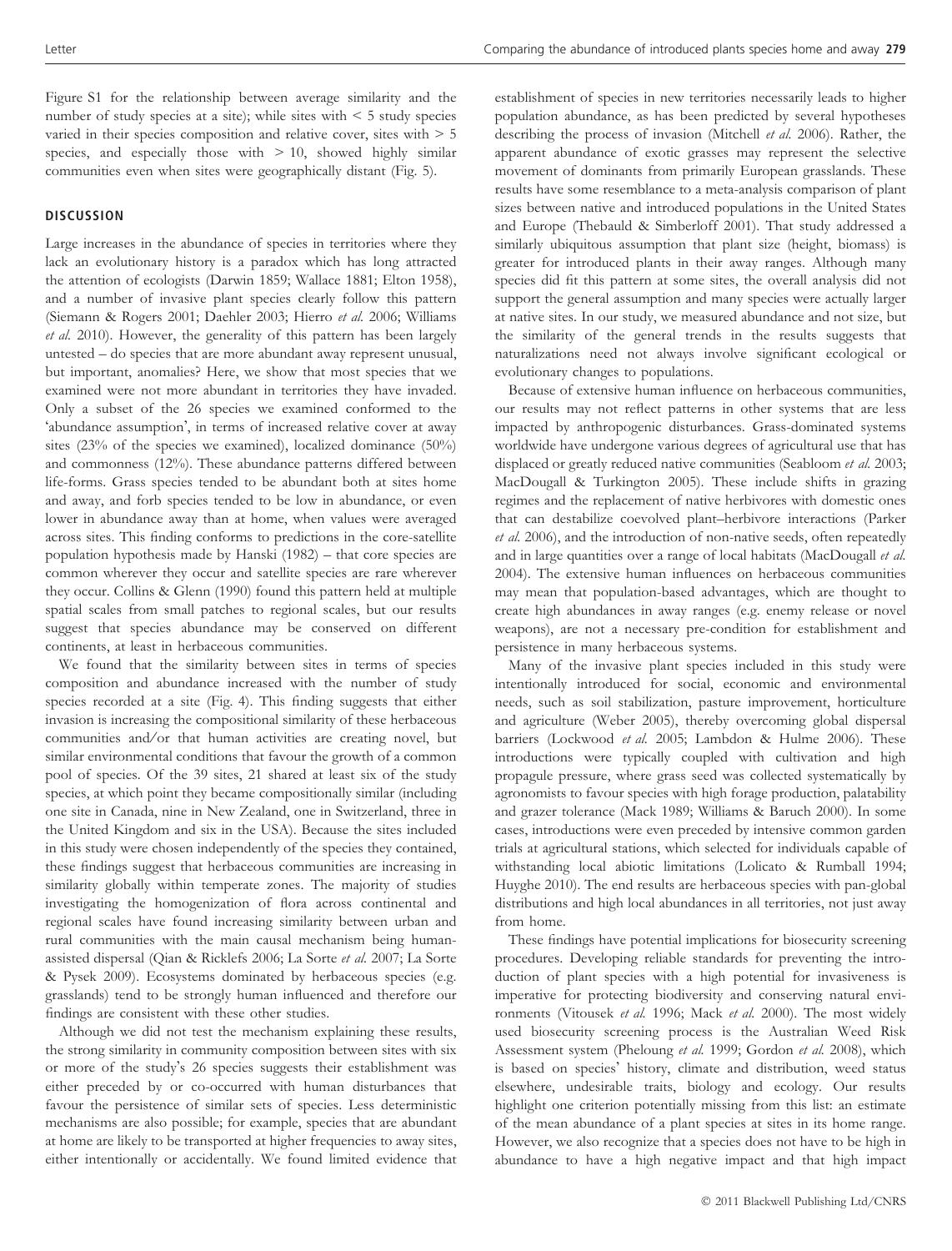invaders can arise from species that are indeed relatively low in abundance home and away. For example, the two noxious weeds in this study, Cirsium arvense and Cirsium vulgare, were relatively low in abundance compared with other herbaceous species, but are considered weed species in both their home and away range. In summary, plant species are not necessarily more abundant in their introduced range, although there are exceptional species that defy this trend. For important theoretical and applied reasons, we should no longer be asking whether species are more abundant away, but concentrate on identifying the reasons for exceptions to the general trend of a similar abundance at home and away sites.

#### ACKNOWLEDGEMENTS

This work was generated using data from the Nutrient Network collaborative experiment, funded at the site-scale by individual researchers and coordinated through Research Coordination Network funding from NSF to E. Borer and E. Seabloom (Grant #DEB-1042132). We thank Dr J. Scott (CSIRO) for valuable advice on quarantine, and Dr S. McIntyre and Dr R. Van Klinken (CSIRO) for editorial advice. Any use of trade, product or firm names is for descriptive purposes only and does not imply endorsement by the U.S. Government. See Table S5 for a detailed list of author contributions to this study.

#### **REFERENCES**

- Anderson, M.J. (2001). A new method for non-parametric multivariate analysis of variance. Austral Ecol., 26, 32-46.
- Baker, H.G. (1964). Characteristics and modes of origin of weeds. In: The Genetics of Colonizing Species (eds Baker, H.G. & Ledyard Stebbins, G.). Academic Press Inc, New York, pp. 147–172.
- Blossey, B. & Notzold, R. (1995). Evolution of increased competitive ability in invasive nonindigenous plants: a hypothesis. Journal of Ecology, 83, 887-889.
- Callaway, R. M. & Aschehoug, E. T. (2000). Invasive plants versus their new and old neighbors: a mechanism for exotic invasion. Science, 290, 521-523.
- Canadian Food Inspection Agency (2008). Invasive Alien Plants in Canada Summary Report. Available at: http://www.inspection.gc.ca/english/plaveg/invenv/techrpt/summrese.shtml. Last accessed 1 August 2010.
- Ceballos, G., Davidson, A., List, R., Pacheco, J., Manzano-Fischer, P., Santos-Barrera, G. et al. (2010). Rapid decline of a grassland system and its ecological and conservation implications. PLoS ONE, 5, e8562.
- Clarke, K.R. & Green, R.H. (1988). Statistical design and analysis for a biological effects' study. Mar. Ecol. Prog. Ser., 46, 213-226.
- Collins, S.L. & Glenn, S.M. (1990). A hierarchical analysis of species' abundance patterns in grassland vegetation. Am. Nat., 135, 633-648.
- Daehler, C.C. (2003). Performance comparisons of co-occurring native and alien invasive plants: implications for conservation and restoration. Annu. Rev. Ecol. Syst., 34, 183–211.
- Darwin, C. (1859). The Origin of Species by Means of Selection. Murray, London.
- Daubenmire, R. (1959). A canopy-coverage method of vegetation analysis. Northwest Sci., 33, 43–64.
- Elton, C.S. (1958). The Ecology of Invasions by Animals and Plants. Methuen and CO Ltd, London.
- Gaskin, J.F. & Schaal, B.A. (2002). Hybrid Tamarix widespread in U.S. invasion and undetected in native Asian range. Proc. Natl. Acad. Sci. USA, 99, 11257-11259.
- Gordon, D.R., Onderdonk, D.A., Fox, A.M. & Stocker, R.K. (2008). Consistent accuracy of the Australian weed risk assessment system across varied geographies. Divers. Distrib., 14, 234-242.
- Hanski, I. (1982). Dynamics of regional distribution: the core and satellite species hypothesis. Oikos, 38, 210–221.
- Henwood, W.D. (2010). Toward a strategy for the conservation and protection of the world's temperate grasslands. Great Plains Res., 20, 121-134.
- Hierro, J.L., Maron, J.L. & Callaway, R.M. (2005). A biogeographical approach to plant invasions: the importance of studying exotics in their introduced and native range. J. Ecol., 93, 5–15.
- Hierro, J.L., Villarreal, D., Eren, O., Graham, J.M. & Callaway, R.M. (2006). Disturbance facilitates invasion: the effects are stronger abroad than at home. Am. Nat., 168, 144–155.
- HilleRisLambers, J., Yelenik, S.G., Colman, B.P. & Levine, J.M. (2010). California annual grass invaders: the drivers or passengers of change? J. Ecol., 98, 1147–1156.
- Hinz, H.L. & Schwarzlander, M. (2004). Comparing invasive plants from their native and exotic range: what can we learn for biological control? Weed Technol., 18, 1533–1541.
- Huyghe, C. (ed.) (2010). Sustainable Use of Genetic Diversity in Forage and Turf Breeding. Springer Science + Business Media, Heidelberg, Germany.
- Ives, A.R. & Zhu, J. (2006). Statistics for correlated data: phylogenies, space, and time. Ecol. Appl., 16, 20-32.
- Keane, R.M. & Crawley, M.J. (2002). Exotic plant invasions and the enemy release hypothesis. Trends Ecol. Evol., 17, 164-170.
- van Kleunen, M., Dawson, W., Schlaepfer, D., Jeschke, J.M. & Fischer, M. (2010). Are invaders different? A conceptual framework of comparative approaches for assessing determinants of invasiveness Ecol. Lett., 13, 947-958.
- La Sorte, F.A. & Pysek, P. (2009). Extra-regional residence time as a correlate of plant invasiveness: European archaeophytes in North America. Ecology, 90, 2589–2597.
- La Sorte, F.A., McKinney, M.L. & Pysek, P. (2007). Compositional similarity among urban floras within and across continents: biogeographical consequences of human-mediated biotic interchange. Global Change Biol., 13, 913–921.
- Lambdon, P.W. & Hulme, P.E. (2006). Predicting the invasion success of Mediterranean alien plants from their introduction characteristics. Ecography, 29, 853–865.
- Lockwood, J.L., Cassey, P. & Blackburn, T. (2005). The role of propagule pressure in explaining species invasions. Trends Ecol. Evol., 20, 223–228.
- Lolicato, S. & Rumball, W. (1994). Past and present improvement of cocksfoot (Dactylis glomerata L.) in Australia and New Zealand. N. Z. J. Agric. Res., 37, 379–390.
- MacDougall, A.S. & Turkington, R. (2005). Are invasive species the drivers or passengers of change in degraded ecosystems? Ecology, 86, 42-55.
- MacDougall, A.S., Beckwith, B.R. & Maslovat, C.Y. (2004). Defining conservation strategies with historical perspectives: a case study from a degraded oak grassland ecosystem. Conserv. Biol., 18, 455–465.
- Mack, R.N. (1989). Temperate grasslands vulnerable to plant invasions: characteristics and consequences. In: Biological Invasions: A Global Perspective (eds Drake, J.A., Mooney, H.A., di Castri, F., Groves, R.H., Kruger, F.J., Rejmanek, M. & Williamson, M.). John Wiley & Sons Ltd, UK, 155–170.
- Mack, R.N., Simberloff, D., Lonsdale, W.M., Evans, H., Clout, M. & Bazzaz, F.A. (2000). Biotic invasions: causes, epidemiology, global consequences, and control. Ecol. Appl., 10, 689–710.
- Mitchell, C.E., Agrawal, A.A., Bever, J.D., Gilbert, G.S., Hufbauer, R.A., Klironomos, J.N. et al. (2006). Biotic interaction and plant invasions. Ecol. Lett., 9, 726-740.
- New Zealand Plant Conservation Network (2010). Native and Exotic Flora. Available at: http://nzpcn.org.nz/default.asp. Last accessed 1 August 2010.
- Parker, J.D., Burkepile, D. & Hay, M.E. (2006). Opposing effects of native and exotic herbivores on plant invasions. Science, 311, 1459-1461.
- Pheloung, P.C., Williams, P.A. & Halloy, S.R. (1999). A weed risk assessment model for use as a biosecurity tool evaluating plant introductions. J. Environ. Manage., 57, 239–251.
- Pinheiro, J.C. & Bates, D.M. (2000). Mixed-Effects Models in S and S-Plus. Springer Verlag, New York.
- Qian, H. & Ricklefs, R.E. (2006). The role of exotic species in homogenizing the North America flora. Ecol. Lett., 9, 1293–1298.
- Rejmanek, M. & Richardson, D.M. (1996). What attributes make some plants species more invasive? Ecology, 77, 1655-1661.
- Rout, M.E. & Callaway, R.M. (2009). An invasive plant paradox. Science, 324, 734-735.
- Sax, D.F. & Brown, J.H. (2000). The paradox of invasion. Glob. Ecol. Biogeogr., 9, 363–371.
- Seabloom, E.W., Harpole, W.S., Reichman, O.J. & Tilman, D. (2003). Invasion, competitive dominance, and resource use by exotic and native California grassland species. Proc. Natl. Acad. Sci. USA, 100, 13384-13389.
- Siemann, E. & Rogers, W.E. (2001). Genetic differences in growth of an invasive tree species. Ecol. Lett., 4, 514-518.